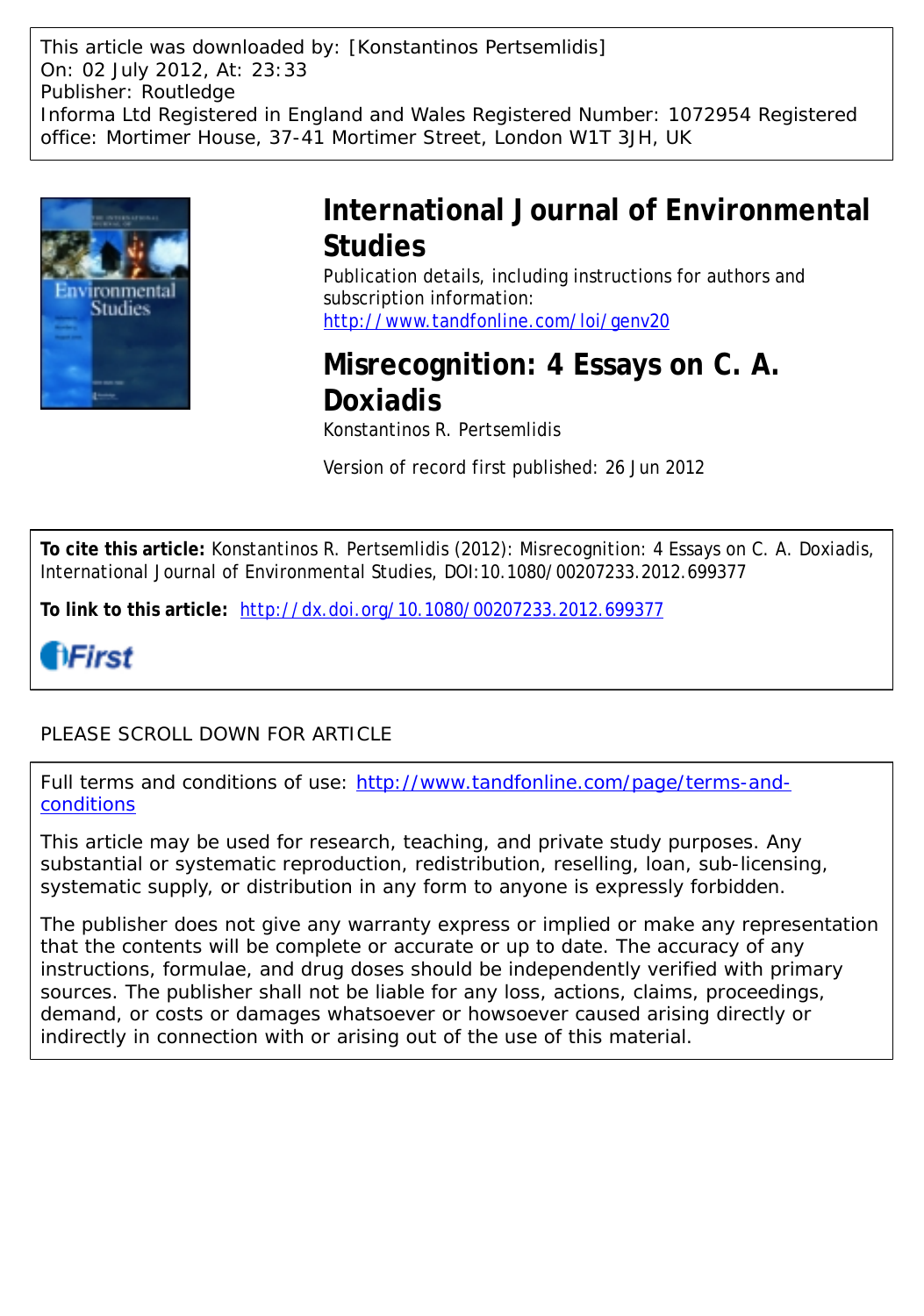Misrecognition: 4 Essays on C. A. Doxiadis, by Demosthenes Agrafiotis, Synapses, Athens, Greece, 2010, 125 pp., €15.00, pbk (ISBN 978-960-6723-12-4).

Constantinos Apostolos Doxiadis (1913–1975) graduated as an Architect-Engineer from the National Technical University of Athens in 1935 and obtained his doctorate at Charlottenburg University, Berlin, one year later. In 1937, he was appointed as Chief Town Planning Officer for the Greater Athens Area. During the war (1940–1945), he was Chief of the National Resistance Group, Hephaestus, and published the underground magazine 'Regional Planning, Town Planning, and Ekistics'. He was appointed as Undersecretary to the Ministry of Housing and Reconstruction (1945–1948) and Minister Coordinator (1948– 1951) of the Greek Recovery Program. In 1951, he founded 'Doxiadis Associates', a private firm of consulting engineers that became established on five continents and in 40 countries. In 1959, Doxiadis founded the Athens Technological Organization, an organization for research and education. *Ekistics* is a term coined by C.A. Doxiadis from the Greek verb oικìζω, meaning to settle down, and denotes an overall science of human settlements. Ekistics conceives of the human settlement as a living organism having its own laws. Through the study of the evolution of human settlements, it develops the capacity needed to solve its problems.

In his book *Misrecognition: 4 essays on C.A. Doxiadis*, Demosthenes Agrafiotis presents Doxiadis' work as an exceptional case in the Greek landscape of scientific and technological research and postgraduate studies from the period 1950–1975. During that period there were other research groups working with distinguished researchers, but none of their activities compared to those covered by Doxiadis' team.

The book consists of four essays written in the name of the approach 'S/T/S', Science/ Technology/Society that together provide an indication of Doxiadis' peculiar route through the Greek cultural scene. The first essay explains why the work of Doxiadis constitutes a paradox in the Greek research landscape. The ambition of Doxiadis to create a new scientific field, and even an epistemological area, named 'Ekistics' does not correspond to the Greek context; it relates mainly to the international dynamics of scientific and technological knowledge and of course, to the dynamics of human settlements.

In fact from 1950 onwards, Greek society entered a phase of modernization characterized by a lack of correspondence between the functioning of an economically productive system and its sociocultural unity. In fact, it is still characterized by a conflict of directions. This 'tension' involves Research, Science and Technology. The demand for research in Doxiadis' day was very limited and it would be impossible to quantify the many gaps between researchers and those that might apply it. In this environment, the Doxiadis paradox has been characterized by a multitude of sub-paradoxes:

> International Journal of Environmental Studies ISSN 0020-7233 print: ISSN 1029-0400 online http://www.tandf.co.uk/journals http://dx.doi.org/10.1080/00207233.2012.699377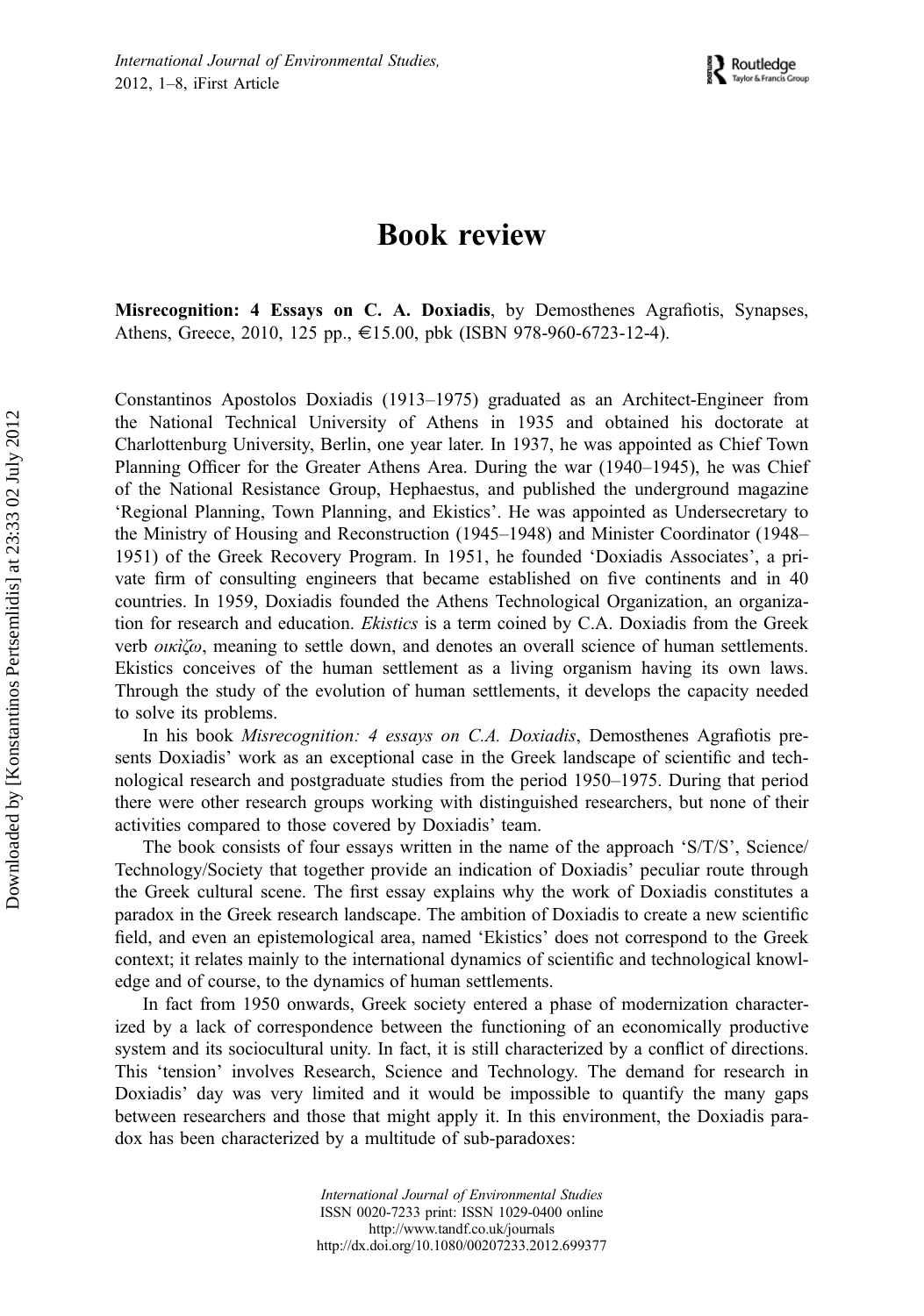- The most important works were realized outside of Greece.
- The high-level quality of organizational complexity required by the activities of research, education, and construction is even today considered difficult to achieve, even for technologically advanced societies.
- The desire to cultivate a scientific and interdisciplinary approach, together with the quest for a holistic approach, assured the preconditions for a constant assessment of the complexity.
- The interconnections between countries with strong traditions in the fields of research and education (e.g. the USA) permitted access to the most recent practices and knowledge of the time.
- The organization of various events (Symposia) with the participation of important personalities belonging to various areas of Science and the Humanities, led to the formation of cultural models with a worldwide range.
- The development of an extremely creative framework of theory-action and researchaction tools and models.
- The emergence of international networks of clients, institutions and city planners who were educated at the Postgraduate School of the Athens Technological Organization (the only one existing at the time in Greece that was endowed with fully developed structures and procedures).
- The devotion to the creation of innovative theoretical tools, models, and techniques (cybernetics, digital databases, etc.) and the quest for the 'new', ensured a dynamic presence in the international forum of study and knowledge.

In a nutshell, Doxiadis was an excellent manipulator of the local and global, the present and future and the national and international dualities, within which he placed his Ekistics.

In the second essay, the author uses the Doxiadis paradox as a case (i) to elaborate on the possibility of a local initiative to create and sustain a scientific field and (ii) to express his thoughts about the research processes supporting the production of scientific knowledge. Such a discussion is useful in determining the conditions under which a group is capable of creating, developing, sustaining, promoting and 'imposing' a new scientific field, in a global world. There are many ways to address this issue, three of which are discussed in this essay. The first presents how Doxiadis himself perceived his contribution to scientific knowledge. The second presents how other scholars, scientists, political personalities and engineers have perceived Doxiadis' contribution. Excerpts from George McGhee (Former US Ambassador to Greece), Jean Gottmann (Professor of Geography) and Arnold Toynbee (Professor Emeritus of History, University of London, UK) are referred to as examples. The third way is an application of a scientific test based on Barnes's (1989) scheme of processes, in compliance with the point of view known as Science, Technology and Society. This is an interdisciplinary program that studies the circular causality between (i) social, political and cultural values and (ii) scientific research and technological innovation.

The author follows this third approach because he believes that what distinguishes science from other social practices is a set of institutional and procedural features. That is to say, the essence of science is achieved and assured through a specific arrangement of social mechanics and cultural norms. Having used Barnes' scheme as a template for telling the story of Ekistics, the author assumes that Ekistics as science satisfies many of the crucial criteria of this approach to science. Nevertheless, he thinks that Ekistics has to face some additional crucial challenges: (a) to forget its autonomy, (b) to re-examine its name in relation to the level of analysis and (c) to adopt new forms of governance in the areas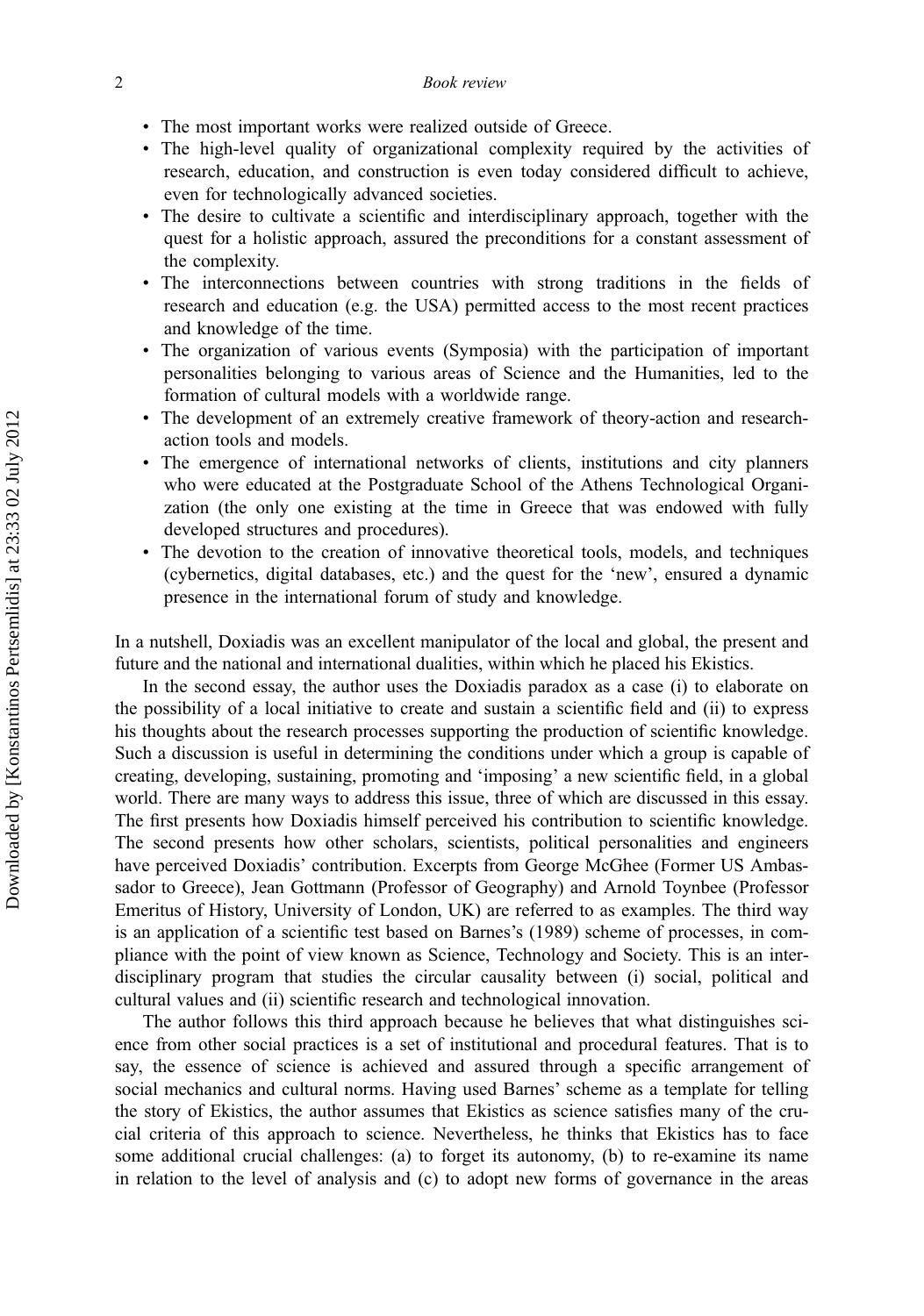of technology and research. In short, the final question is whether Doxiadis is the inventor of a scientific field or of an action tool.

The third essay discusses the Doxiadis paradox in a world of sociocultural uncertainties regarding knowledge and interdisciplinarity. In this context, the author formulates some questions as follows:

- What is the scientific status of Ekistics in the context of modern science?
- How does Ekistics shape its trajectory in a globalized economy?
- Is it possible for scientists and engineers to sustain Ekistics?
- To what degree does the personality of the inventor predetermine the evolution of his invention?
- Will Ekistics claim its title as a discipline or as a school of thought?
- If Doxiadis were alive today, what kind of innovative projects and visions would he propose to the citizens of our globalized and complex world?

Because Agrafiotis is not sure that he can answer these questions, he presents some elements in order to clarify the kind of questioning that involves the sociocultural challenges of scientific knowledge and technology in the risk societies. Agrafiotis exposes systematically various typologies of knowledge and elaborates on the question of interdisciplinarity, finishing his exposition with a reference to the inherent uncertainties. Of the uncertainties discussed, he focuses on the three most crucial from a sociocultural point of view: the first one refers to collective memory, the second comes from the expression 'knowledge society' and the third emerges from the distribution of the modes of knowledge. In this context, the author believes that if Doxiadis had the opportunity to begin his adventure again today, some of his ideas and analyses would be extremely pertinent, efficient and fertile. For instance, the idea of networks is now a universal concept, and his interdisciplinary inclination would prove to be a key concept, not only for pure scientific investigation, but also for decision-making in a complex world. Some of his schemes of analysis and inspiration would need to be modified, however.

In his fourth essay on the knowledge society, Agrafiotis poses some cultural and postcultural questions and then connects them with eventual implications for the Ekistics approach. After presenting a typology of cultures from a sociocultural point of view, the author asks various questions. For instance, to what degree do the structure and the infrastructure of a city promote a specific articulation of cultural patterns? To what extent do the plasticity of space and cultural plasticity constitute the nodes of a circular causal scheme, when multicultural, intercultural and transcultural societies emerge? If such an exploration is accepted as legitimate and fertile, the author believes that it would lead to eventual modification of the Ekistic philosophy and practice.

#### Reducing the redundancy of knowledge

The reviewer as an engineer experienced in building syntactic and context-free semantic models – and for four years in direct contact with Doxiadis (1971–1975) – follows Agrafiotis' challenge to decrease the uncertainties of Ekistic knowledge. However, such a project cannot be restricted to Ekistics, but needs to include every composite science, such as Ecology, Human Geography, *inter alia*, in the context of the modern knowledge society and the current spread of new technologies, which, according to UNESCO seem to be carving out fresh opportunities to widen the public knowledge forum [1].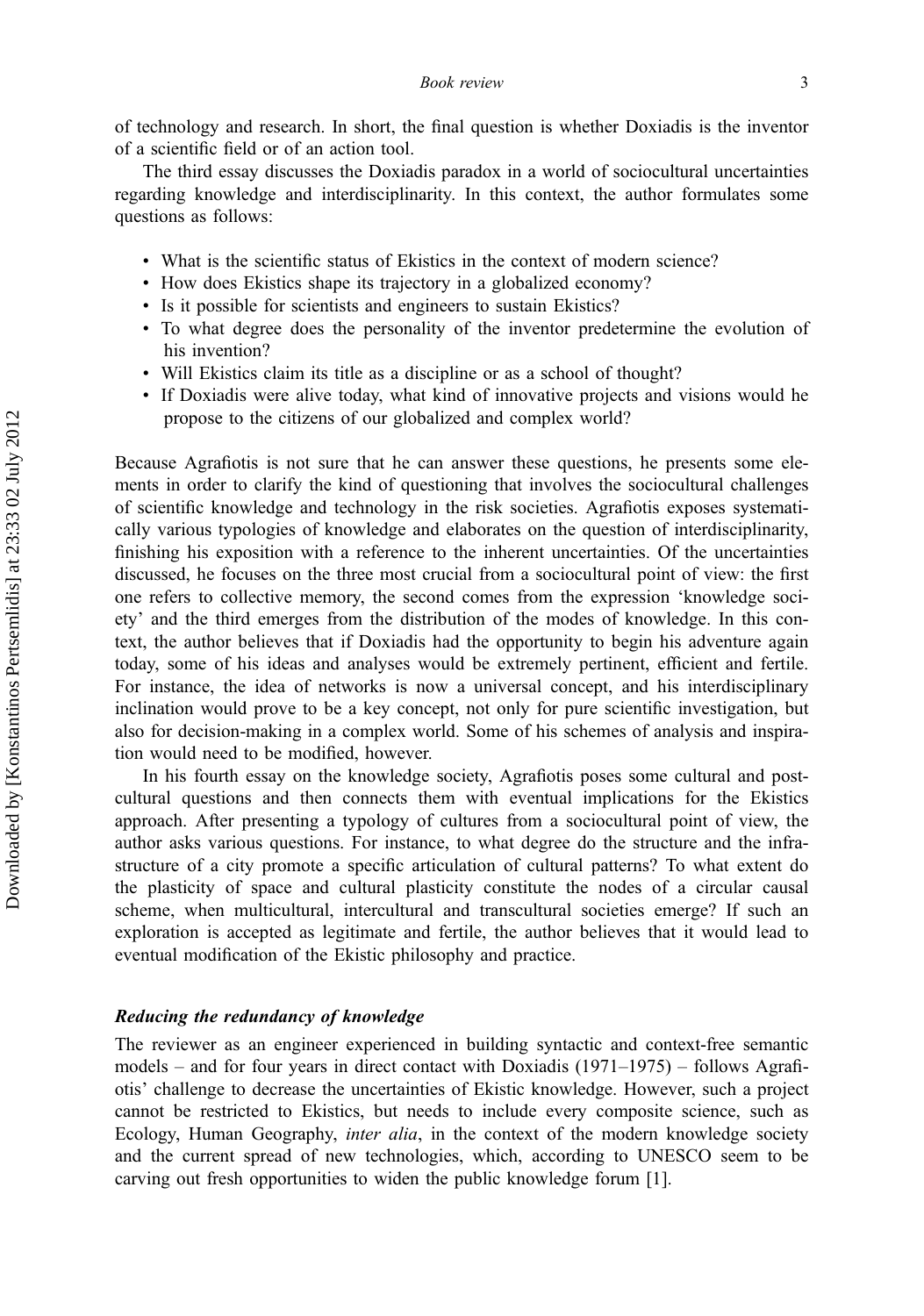The reviewer believes that the interdisciplinary organization of knowledge is characterized by an inefficient (feudal) system that perpetuates redundancy (the formal expression of uncertainty) of knowledge and is a handicap to the emergence of a universal knowledge society. To achieve an impressive reduction of redundancy two principles are necessary: physicalism and compositionality.

Doxiadis, being aware of the unifying power of systems thinking, and particularly of the biological and evolutionary reference models as used by many famous biologists– philosophers of his generation, especially Sir Julian Huxley (1887–1975), Theodosius Dobzhansky (1900–1975), Denis Gabor (1900–1979), René Dubos (1901–1982), George G. Simpson (1902–1984) and Conrad H. Waddington (1905–1975), used the biological model to describe the ekistic behaviour of human individuals (the five principles) and the evolutionary model to explain the morphogenesis of human settlements (the 11 forces, the hierarchy of human settlements, dynapolis and Ecumenopolis). Finally, he formulated a general theory, which considers human settlements as living organisms, subject to evolution. The first conception of Ekistics as a scientific field has been as a piece in a puzzle of overlapping knowledge fields, called interdisciplinarity, and that is a scheme used until now in various attempts to delineate humanities, as shown in panel  $(a)$  of the figure below [2]. The interdisciplinary approach to knowledge has, however, been criticized by Rosnay:

Our education remains hopelessly analytical, centered on a few disciplines, like a puzzle whose pieces overlap rather than fit together. It is an education that prepares us neither for the global approach to complex problems nor for the interplay between them. [3]

Doxiadis had already taken a step towards a solution for the puzzle: 'To achieve the needed knowledge and develop the science of human settlements we must move from an interdisciplinary to a condisciplinary science; making links between disciplines is not enough. If we have one subject we need one science' [4]. In this sense, Doxiadis conceived a web of three dimensions that are depicted in panel (b) of the figure below and are defined as follows:

- (1) A horizontal dimension of levels of knowledge, each one representing a simple science (e.g. biology, geology, astronomy, etc.).
- (2) A vertical dimension that composes sets of simple sciences to composite sciences (e.g. ecology, ekistics, etc.).
- (3) A third dimension that represents methods and values. [5]

What was missing from the Doxiadis model was a criterion for ordering the horizontal layers. The year that Doxiadis left us, Rosnay, among others, proposed to order the horizontal layers according to the complexity of the earth systems, which is the timeline of their evolution. 'The two most influential ideas bequeathed to us by the nineteenth century: the idea of evolution in biology and the idea of entropy in thermodynamics, made it possible to integrate "vertically" the different levels of complexity in nature' [3]. This implies an ordering of the levels of existence according to the stages of their evolution. The results of the famous experiment of Cosmic Background Explorer in 1992 confirmed the order shown in panel  $(c)$  of the figure below. The many layers that evolution has created up until now may be grouped into four, according to the class of information system that each one uses, as shown in the second column of panel (c): 'Information systems are important because they are the ultimate mechanisms of adaptation' [6].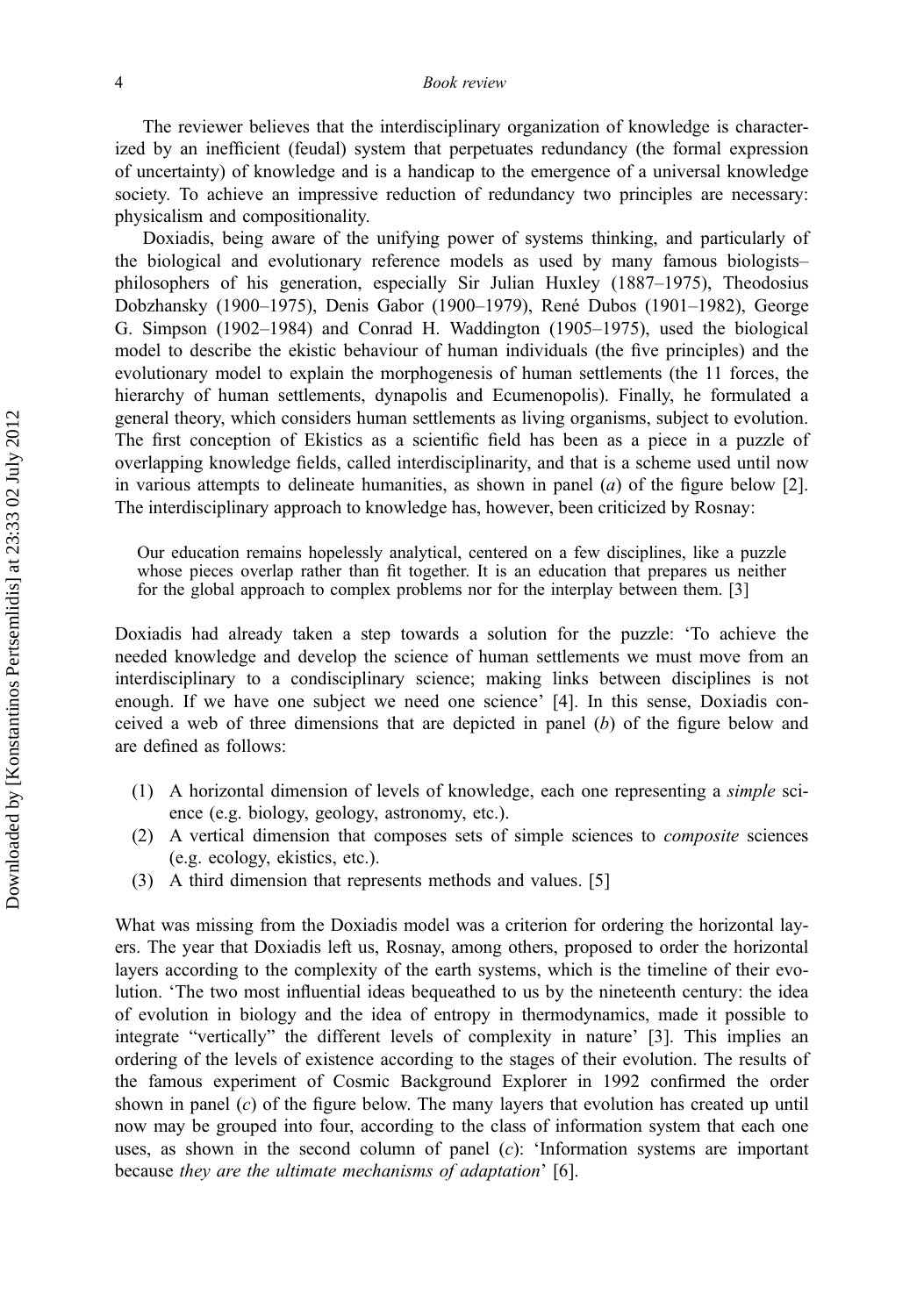#### Physical layer

Every entity on the planet keeps its structure, thanks to the physical information that is stored in the structure of matter in the three forms of potential energy known as the fundamental forces or *interactions*. Thanks to this information system, the hierarchy of matter is maintained from atoms to the whole planet.

#### Genetic layer

Four billion years ago, solar energy supported the appearance on earth of a dynamic form of organization of matter called life: a self-sustained chemical system capable of Darwinian evolution (NASA definition). Life is going on, thanks to the genetic information that is preserved in the cells of all living organisms in the form of DNA scripts, the reproduction of which sustains the hierarchy of all living matter from cells to organisms.

#### Neurological layer

Key elements in the evolution of a genetic information system were adaptations in sensory organs and in the nervous system of many animals. Neurological information is stored in the nervous systems of animals in the form of neuronal circuits in the brains adapted to perform mental processes: logic, language, sociality, etc. and is transmitted through genetically determined electrochemical signals.

#### Cultural layer

Further adaptations in the sensory organs of hominids added the cultural information system that is capable of manipulating systems of signs (signals carrying social semantics). 'Culture is information capable of affecting individuals' behavior that they acquire from other members of their species through teaching, imitation, and other forms of social transmission' [7]. Cultural information is especially valuable in social species. It enables the coordination of the activity of their members with the help of differentiated social systems, in the sense of Luhmann [8]. In this respect, Doxiadis' methods and values and in general, any human scientific and technological knowledge, both physical and social (institutions), are part of the cultural layer.

The many levels of information and communication systems that have been grouped in the previous four layers sustain the ontological stratification (levels of existence) shown in the third column of panel  $(c)$ , which implies the epistemological stratification depicted in the fourth column of panel  $(c)$ . This stratification of knowledge is the necessity condition for an impressive elimination of redundancy and for the solution of innumerable conceptual or methodological debates. The first two groups of layers constitute the technology of nature, the study of which is called Sciences. The next two groups of layers constitute the technology or the culture of man, the study of which is called *Humanities*. 'The greatest enterprise of the mind has always been and always will be the attempted linkage of the sciences and humanities' [9]. Today, the heated debates of the past have been limited to the size of schism between the two.

As panel (c) depicts, every event in the world has a full physical description and every causal relation is ultimately representable at the physical level. This is physicalism. Its core idea is that all things that exist in this world are bits of matter and structures aggregated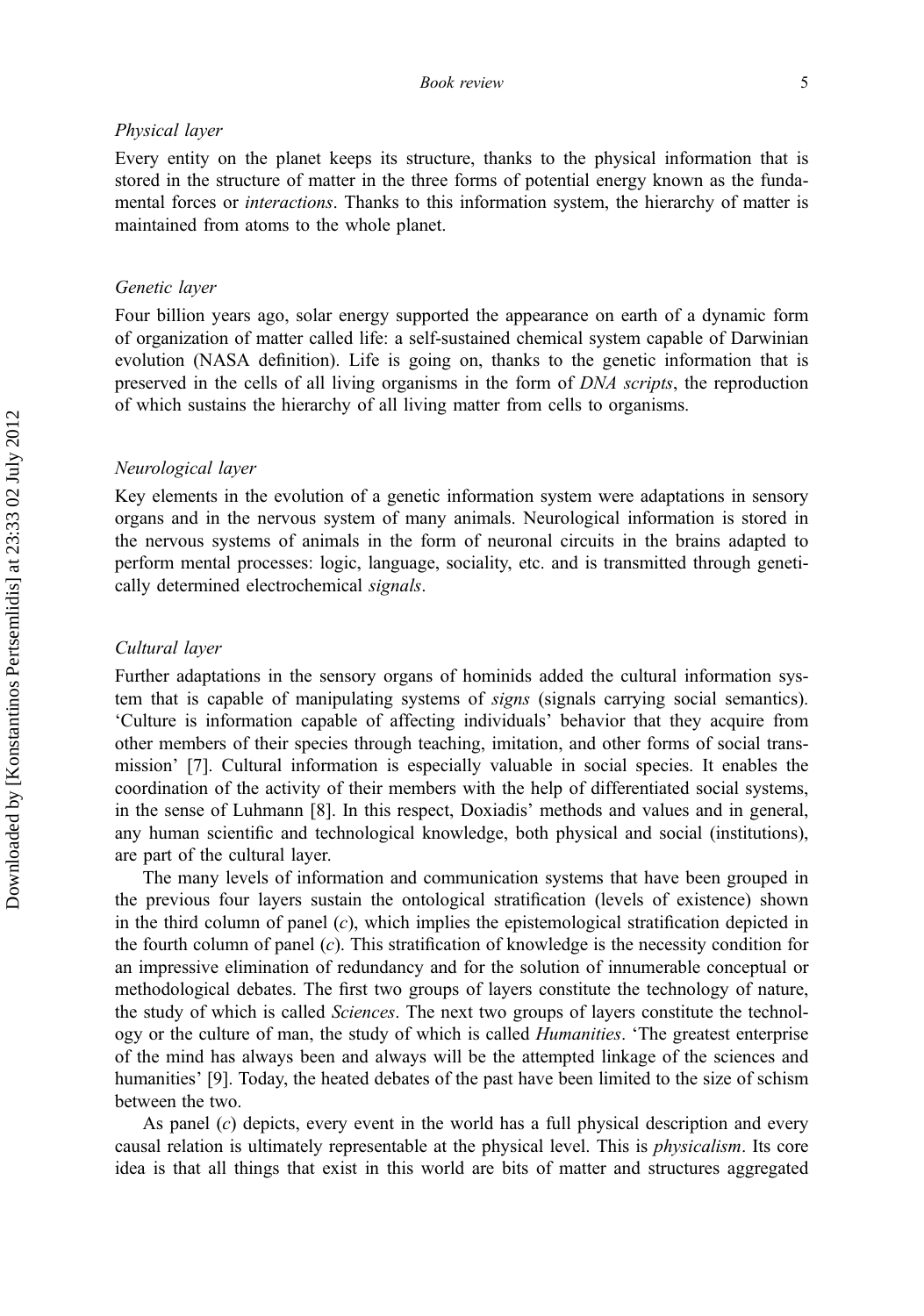out of bits of matter, all behaving in accordance with physical laws, and any phenomenon of the world can be physically explained, if it can be explained at all [10]. This means that causation is a relation between events in the world, not between concepts or descriptions.



Note: (a) © Constantinos and Emma Doxiadis Foundation. (b, c) © Konstantinos Pertsemlidis.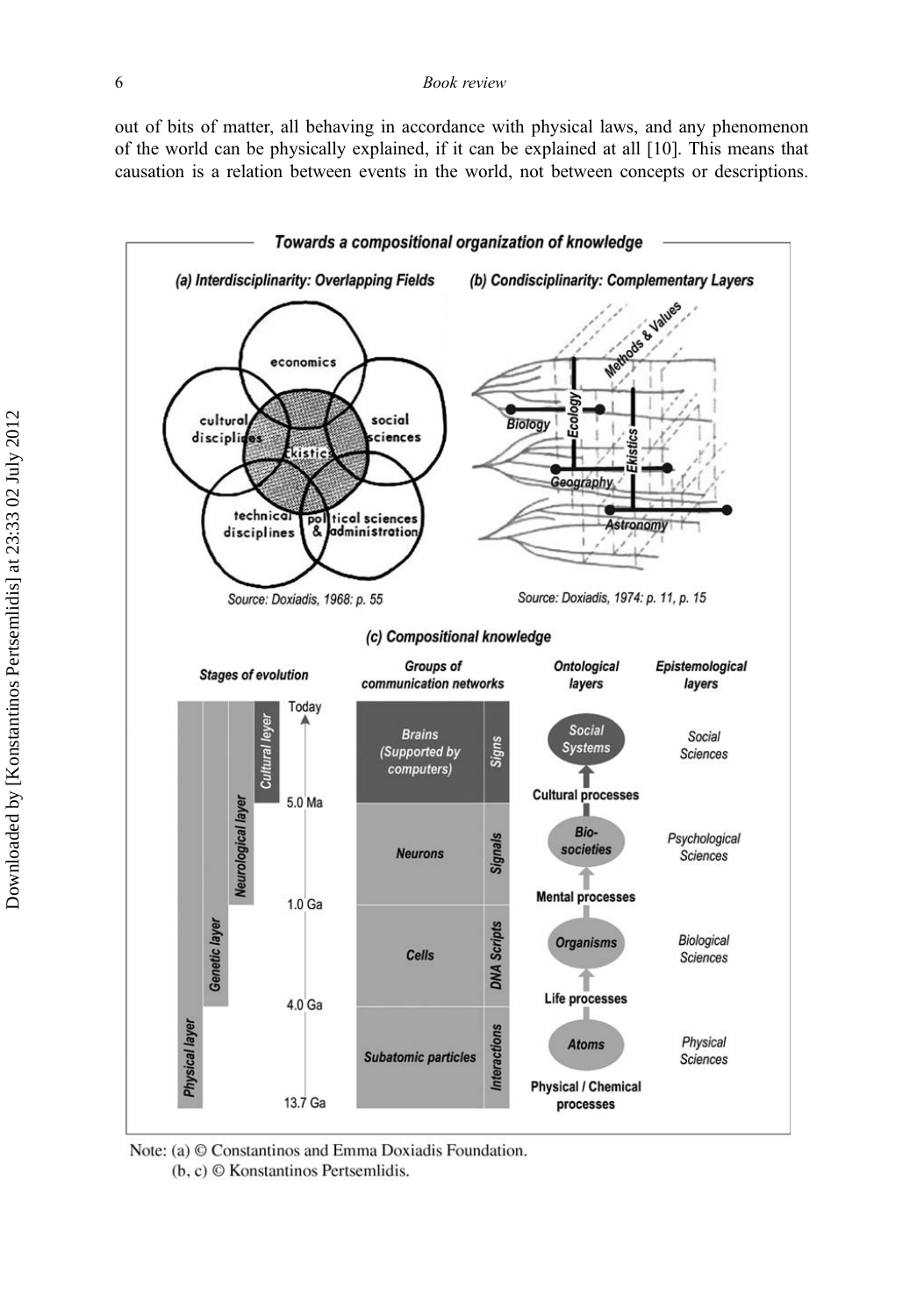But, physicalism does not prevent us from describing and explaining the world at different conceptual levels if the organizations of these conceptual levels are compositional.

Compositionality is the property that a system of representation has when (i) it contains both primitive symbols and symbols that are syntactically and semantically complex and (ii) the latter inherit their syntactic or semantic properties from the former [11]. Although the force and justification of compositionality as a requirement for representation systems is still disputed today, it is fair to say that compositionality is widely recognized as a key issue across the cognitive sciences and remains a challenge for various models of cognition that are in apparent conflict with it [12].

Thus, physical, genetic, neurological and cultural laws are viewed as manifestations of physical laws, in that order of complexity. Hence, if an argument  $p$  at level  $l$  violates some law at level  $l-1$ , then p is definitely wrong; if not, p has a chance to be verified empirically. For instance, for a law system to function properly it should not contradict the prevailing cultural substrate of society. In consequence, the knowledge of a particular layer is summarized as the axioms used by the next layer. Such axioms drawn from the genetic and neurological layers are the five principles of the ekistic behaviour of human individuals. The 11 ekistic morphogenetic forces are second order computations based on physical, genetic and neurological axioms. Because the components of culture evolve at different rates across time and space, an extremely complex diversity is produced. Religious or other traditional values evolve at a much slower rate than economic, political, law, educational, art and other social systems. This fact, and the non-compositional structure of current knowledge in humanities, explains, in part, the chaotic perception we have of our societies and our settlements.

Thus, society is not a set of individuals, but a set of social systems facilitating the coordination of individuals [8]. This means that each social system becomes operational thanks to two material substrates: one in the brains of human individuals (consensus) and one in nature, informed as roads, buildings, antennas, works of art and so on (civilization). To keep their integrity at any level of abstraction, the process descriptions and the state descriptions of social networks must be based on explicitly defined criteria. This model of organizing knowledge strengthens our conviction that Simon's saying, that complexity is only a mask for simplicity, is valid [13]. Physics is an example: the compositional description of an atom permits the description of (almost all) physical and chemical processes. The same is almost true for Biology. Neurology is looking for such an organization. Humanities have not yet made the basic step. In any case, we should not forget that our descriptions are subjective: 'Intelligence organizes the world by organizing itself' [14].

Constantinos Doxiadis had the audacity to open new areas of thinking, to invent new methods of work and of course, to explore new forms of synthesis between the scientific disciplines. Demosthenes Agrafiotis insists on the innovative character of the Doxiadis efforts and he proposes, in order to adapt and to expand the Ekistics approach, to take into consideration the sociocultural turbulences of our global/glocal world. In this spirit, we might be equally audacious as the initiator of Ekistics.

#### References

<sup>[1]</sup> UNESCO, 2005, Towards Knowledge Societies (Paris: United Nationa Educational, Scientific and Cultural Organization). Available online at: [http//www.unesco.org/publications](http://http//www.unesco.org/publications) (accessed 25 May 2012).

<sup>[2]</sup> Doxiadis, C.A., 1968, Ekistics, an Introduction to the Science of Human Settlements (New York, NY: Oxford University Press).